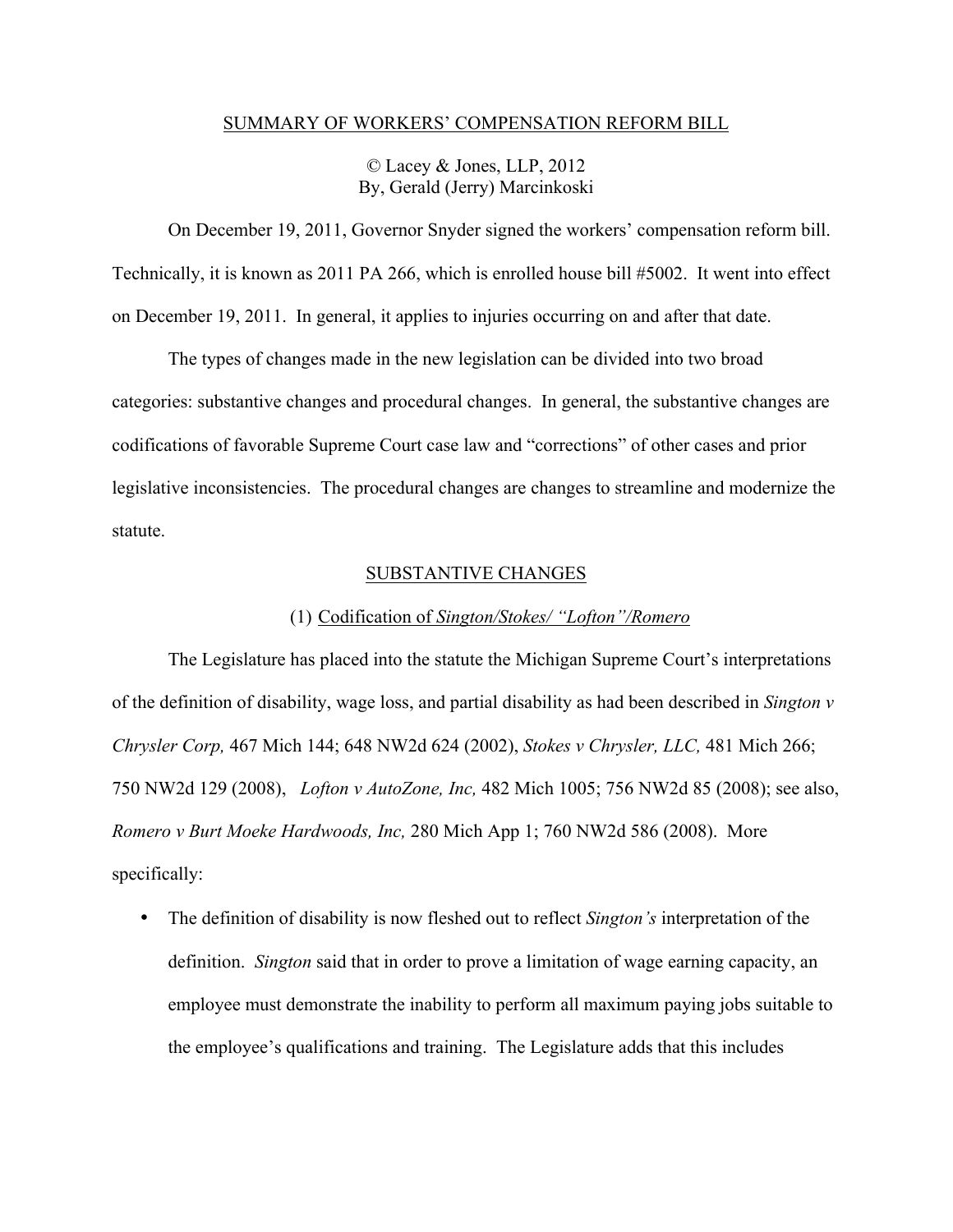consideration of the employee's "transferable work skills," as had been implied in *Stokes.*  [Section 301(4)(A)].

• The Legislature also now provides a specific definition of "wage earning capacity," an important term in the definition of disability and throughout the Act. The definition includes a job search requirement. Section 301(4)(B) now defines "wage earning capacity" as follows:

> "WAGE EARNING CAPACITY" MEANS THE WAGES THE EMPLOYEE EARNS OR IS CAPABLE OF EARNING AT A JOB REASONABLY AVAILABLE TO THAT EMPLOYEE, WHETHER OR NOT WAGES ARE ACTUALLY EARNED. FOR PURPOSES OF ESTABLISHING A LIMITATION OF WAGE EARNING CAPACITY, AN EMPLOYEE HAS AN AFFIRMATIVE DUTY TO SEEK WORK REASONABLY AVAILABLE TO THAT EMPLOYEE, TAKING INTO CONSIDERATION THE LIMITATIONS FROM THE WORK-RELATED PERSONAL INJURY OR DISEASE. A MAGISTRATE MAY CONSIDER GOOD-FAITH JOB SEARCH EFFORTS TO DETERMINE WHETHER JOBS ARE REASONABLY AVAILABLE.

• The Legislature also now provides a specific definition of "wage loss," another important term. The wage loss definition also contains a job search requirement. And, a partially disabled person might collect total disability benefits if a good-faith job search proves fruitless. Section  $301(4)(C)$  now defines "wage loss" as follows:

> "WAGE LOSS" MEANS THE AMOUNT OF WAGES LOST DUE TO A DISABILITY. THE EMPLOYEE SHALL ESTABLISH A CONNECTION BETWEEN THE DISABILITY AND REDUCED WAGES IN ESTABLISHING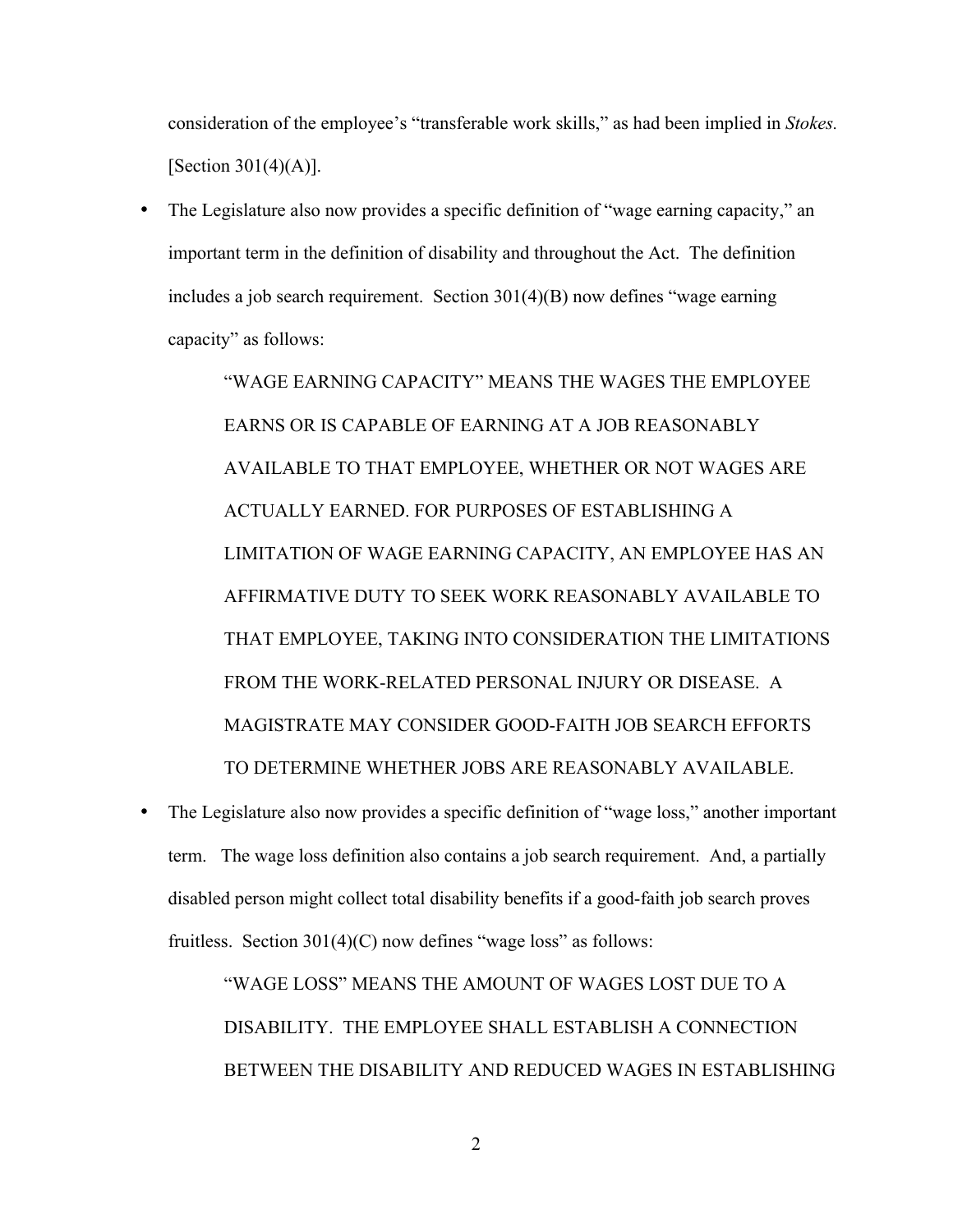THE WAGE LOSS. WAGE LOSS MAY BE ESTABLISHED, AMONG OTHER METHODS, BY DEMONSTRATING THE EMPLOYEE'S GOOD-FAITH EFFORT TO PROCURE WORK WITHIN HIS OR HER WAGE EARNING CAPACITY. A PARTIALLY DISABLED EMPLOYEE WHO ESTABLISHED A GOOD-FAITH EFFORT TO PROCURE WORK BUT CANNOT OBTAIN WORK WITHIN HIS OR HER WAGE EARNING CAPACITY IS ENTITLED TO WEEKLY BENEFITS UNDER SUBSECTION (7) AS IF TOTALLY DISABLED.

• The Legislature places into the statute in Section 301(5) the step-by-step *Stokes* analysis for proving disability. The employee must do all of the following to make a threshold claim of disability:

> -Disclose his or her qualifications and training, including educations, skills, and experience, whether or not they are relevant to the job the employee was performing at the time of the injury.

-Provide evidence of the work he or she is qualified and trained to perform within the same salary range as his or her maximum wage earning capacity.

-Demonstrate that the work injury prevents the employee from performing those jobs identified as within his or her qualifications and training that pay maximum wages.

-If the employee is capable of performing *any* such jobs, then the employee must show that he or she cannot obtain those jobs. Again, the evidence "shall include a showing of a good-faith attempt to procure post-injury employment" assuming there are jobs at the employee's maximum wage earning capacity.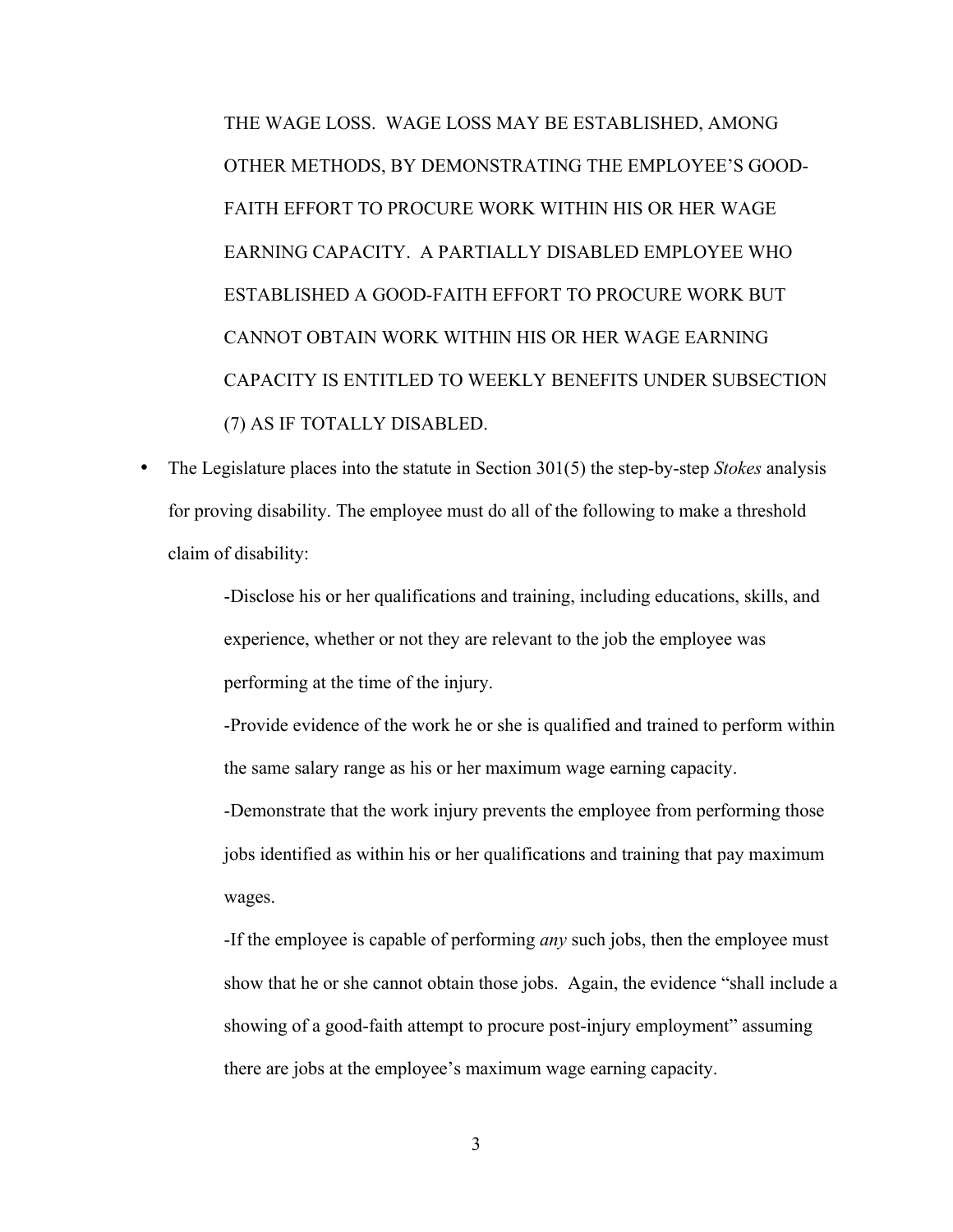-If the employee establishes all of the above, then the burden of proof switches to the employer to refute the employee's showing. "The employer has a right to discovery if necessary," meaning the employer has the right to pre-trial inquiries into the employee's qualifications, training, experience, job searches, and the like.

• The Legislature clearly delineates the difference between "total disability" and "partial disability" as follows:

> A DISABILITY IS TOTAL IF THE EMPLOYEE IS UNABLE TO EARN IN ANY JOB PAYING MAXIMUM WAGES IN WORK SUITABLE TO THE EMPLOYEES QUALIFICATIONS AND TRAINING. A DISABILITY IS PARTIAL IF THE EMPLOYEE RETAINS A WAGE EARNING CAPACITY AT A PAY LEVEL LESS THAN HIS OR HER MAXIMUM WAGES IN WORK SUITABLE TO HIS OR HER QUALIFICATIONS AND TRAINING. [Section 301(4)(A)].

• Sections 301(7) and (8) describe how to calculate total and partial disability and their respective rates. If the employee proves total disability, then the employee is entitled to a weekly workers' compensation rate equal to 80% of the employee's after tax average weekly wage subject to the annual maximum. On the other hand, if the employee is only partially disabled by the work injury, then the employer pays 80% of the difference between the employee's after-tax average weekly wage before the injury "and the employee's wage earning capacity after the personal injury," again subject to the annual maximum.

ATTACHED IS A FLOW CHART ON THE STEPS RELATING TO "DISABILITY."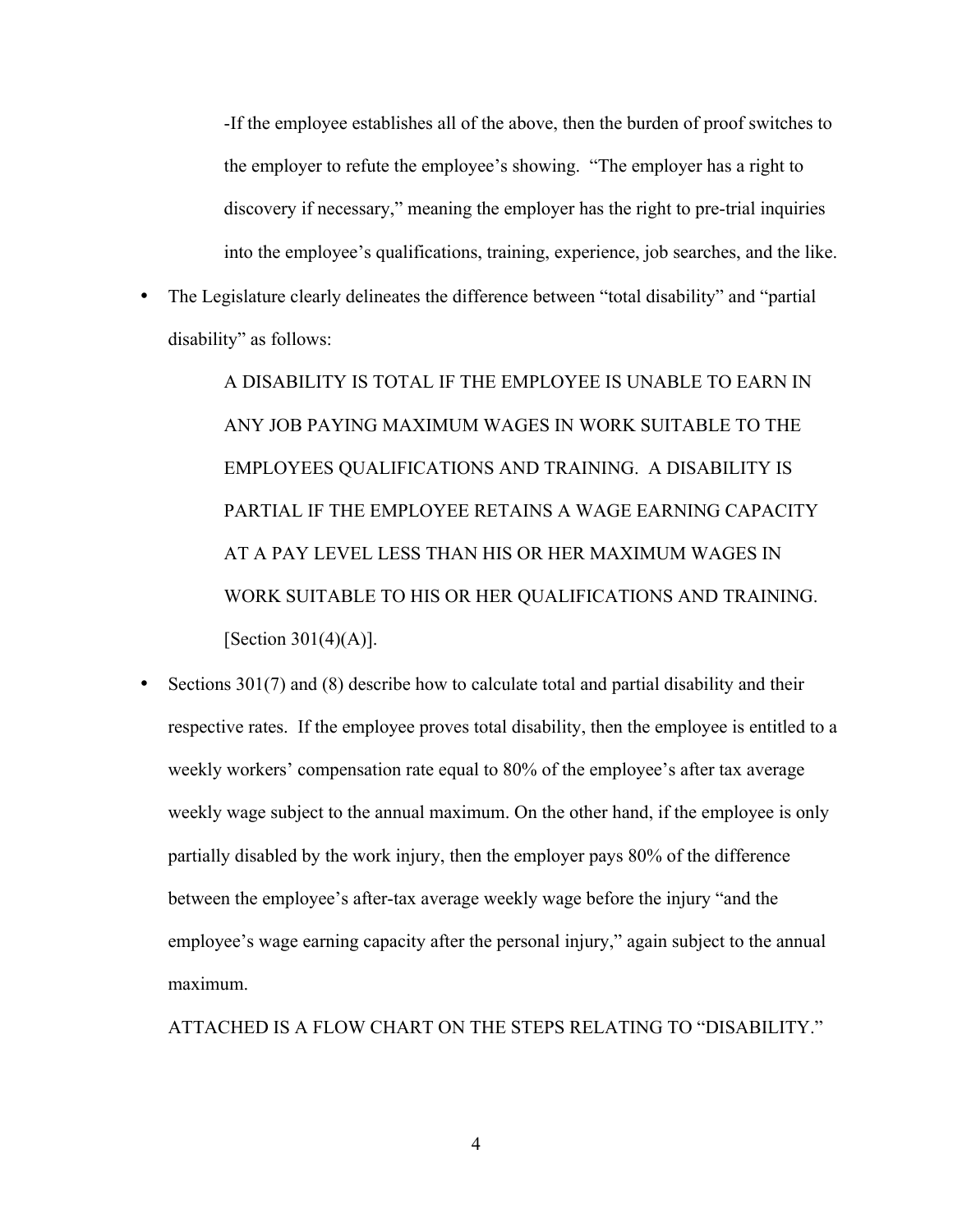# **DISABILITY FLOW CHART**

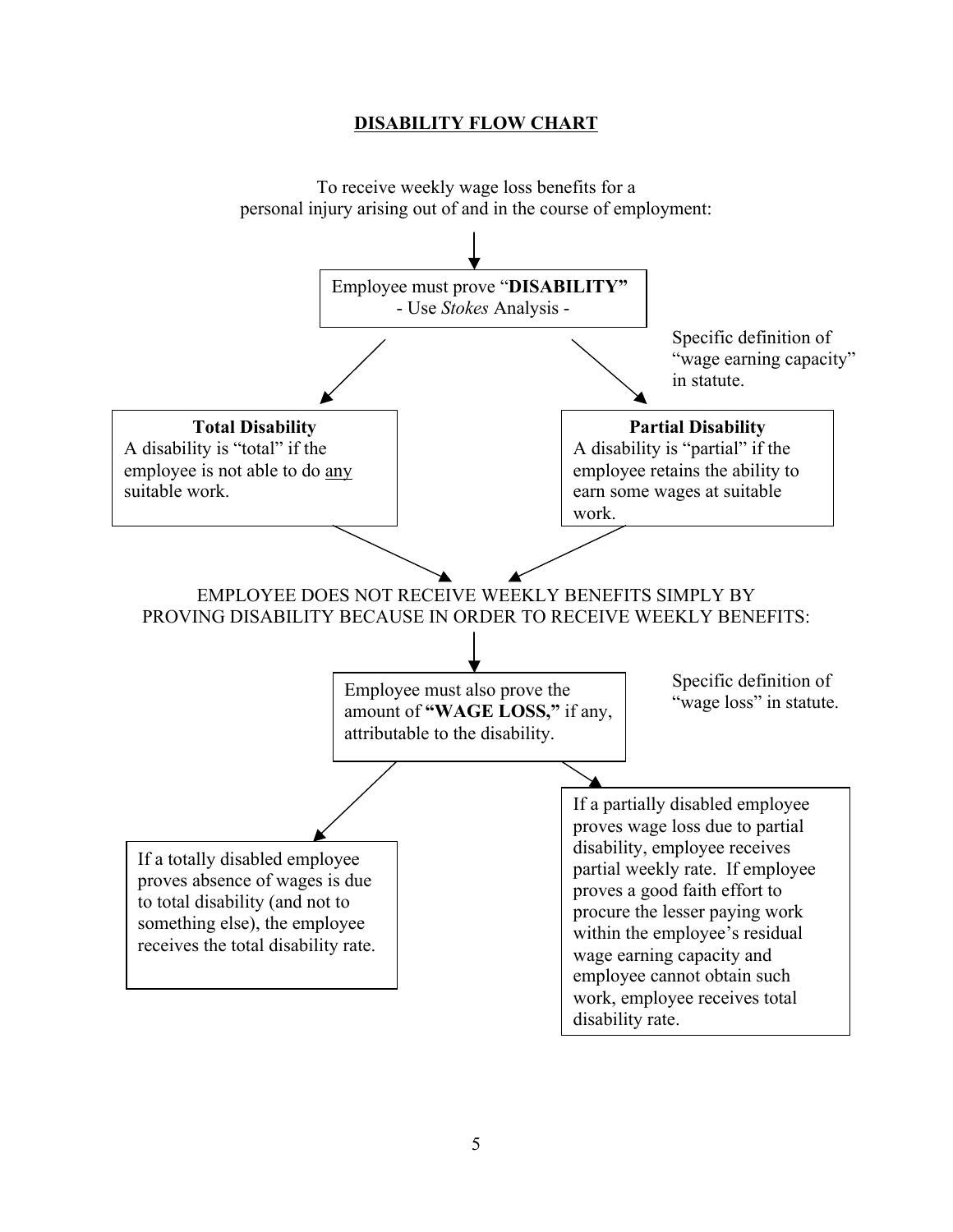#### (2) Actual Returns To Work Post-Injury and the Consequences of Such

If an employee actually returns to work post-injury at "reasonable employment" (which has a very specific meaning), certain rules are triggered. First, it is necessary to appreciate what "reasonable employment" is and what it is not. The definition of "reasonable employment" has not changed. "Reasonable employment" is essentially make-work, *i.e.,* work unsuitable to the employee's qualifications or training. It is a lesser paying job suitable to the employee's qualifications and training. An example of the latter is an employee who is injured and can no longer work as many hours as he or she had been able to prior to the injury. The most important changes in the "reasonable employment" provisions are the following:

> -If an employee is terminated from reasonable employment through *fault* of the employee, the employee is considered to have voluntarily removed himself or herself from the work force and is not entitled to *any* wage loss benefits under the Act. This represents a change in the law insofar as under prior law, if the employee lost a "reasonable employment" job within the first 100 weeks, then benefits are reinstated no matter what the reason for the termination. In other words, before this statutory change, even a termination for cause resulted in a reinstatement of benefits.

> -As for employees who work 100 or more weeks at "reasonable employment," in general, the employee is presumed to have established a post-injury wage earning capacity unless a magistrate determines otherwise.

## *Rakestraw* Codified

The Legislature has codified the interpretation of "personal injury" described by the Supreme Court in *Rakestraw v General Dynamics Land Systems, Inc,* 469 Mich 220; 666 NW2d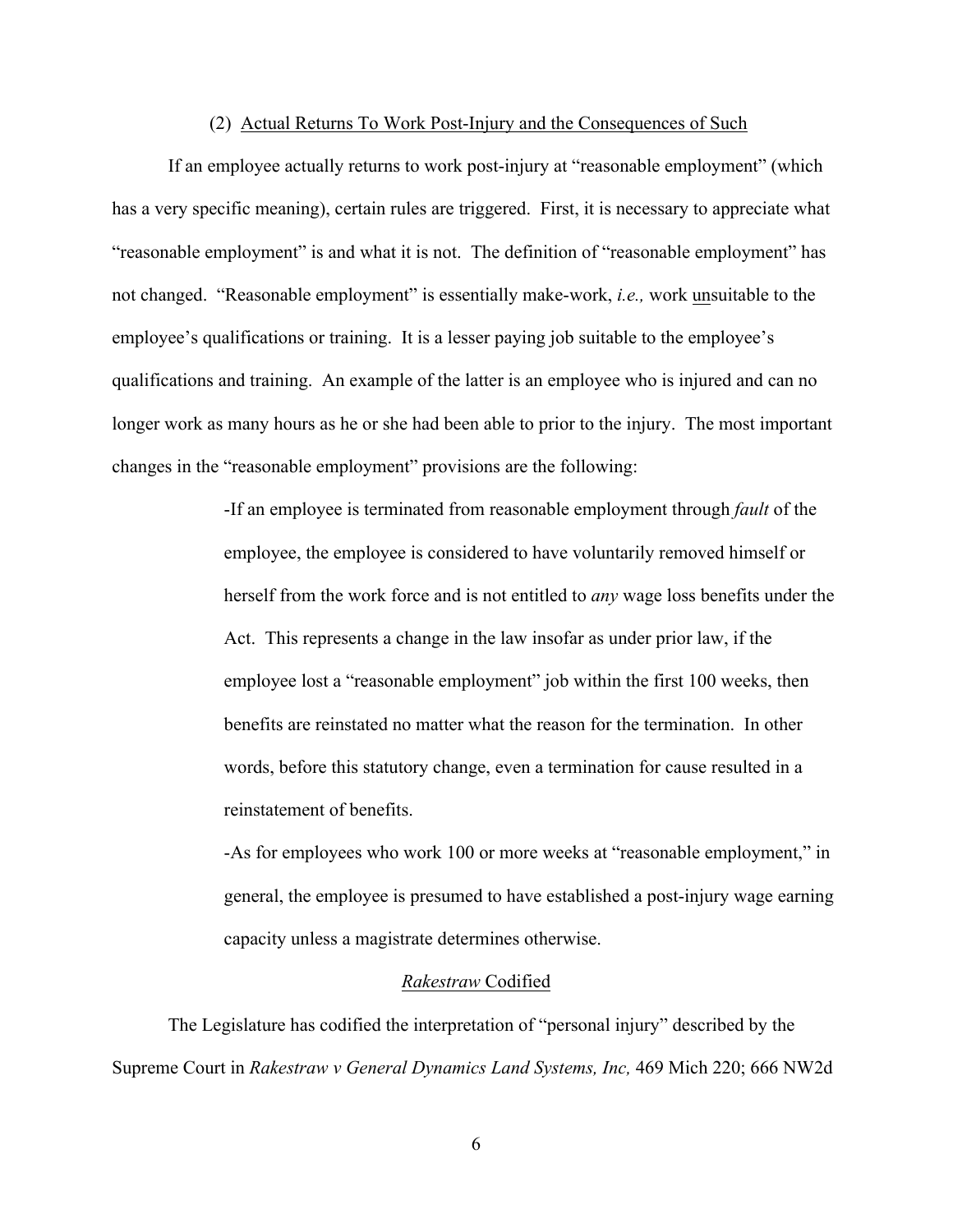199 (2003); and *Fahr v General Motors Corp,* 478 Mich 922; 733 NW2d 22 (2007).

*Rakestraw/Farr* say that employees with a pre-existing problem who only demonstrate that work provoked the symptoms of that problem do not satisfy the "personal injury" requirement so as to be entitled to workers' compensation benefits. Instead:

> A PERSONAL INJURY UNDER THIS ACT IS COMPENSABLE IF WORK CAUSES, CONTRIBUTES TO OR AGGRAVATES PATHOLOGY IN A MANNER SO AS TO CREATE A PATHOLOGY THAT IS MEDICALLY DISTINGUISHABLE FROM ANY PATHOLOGY THAT EXISTED PRIOR TO THE INJURY. Section 301(1)

## Mental Disabilities and Degenerative Arthritis

The Legislature has codified the Supreme Court's interpretation of the mental disability provision as articulated in *Robertson v DaimlerChrysler Corp,* 465 Mich 732; 641 NW2d 567 (2002). And, the Legislature has added "degenerative arthritis" to the list of condition requiring a higher work standard:

> –Regarding mental disabilities, the Legislature keeps the current mental disability language and adds that for a mental problem to be compensable "THE EMPLOYEE'S PERCEPTION OF THE ACTUAL EVENTS [AT WORK] [MUST BE] REASONABLY GROUNDED IN FACT OR REALITY." (bracketed words added) -Regarding degenerative arthritis, under the old law, mental disabilities and "conditions of the aging process including but not limited to heart and

> cardiovascular conditions" require the claimant to prove not just some work aggravation but work aggravation "in a significant manner." Section 301(2). The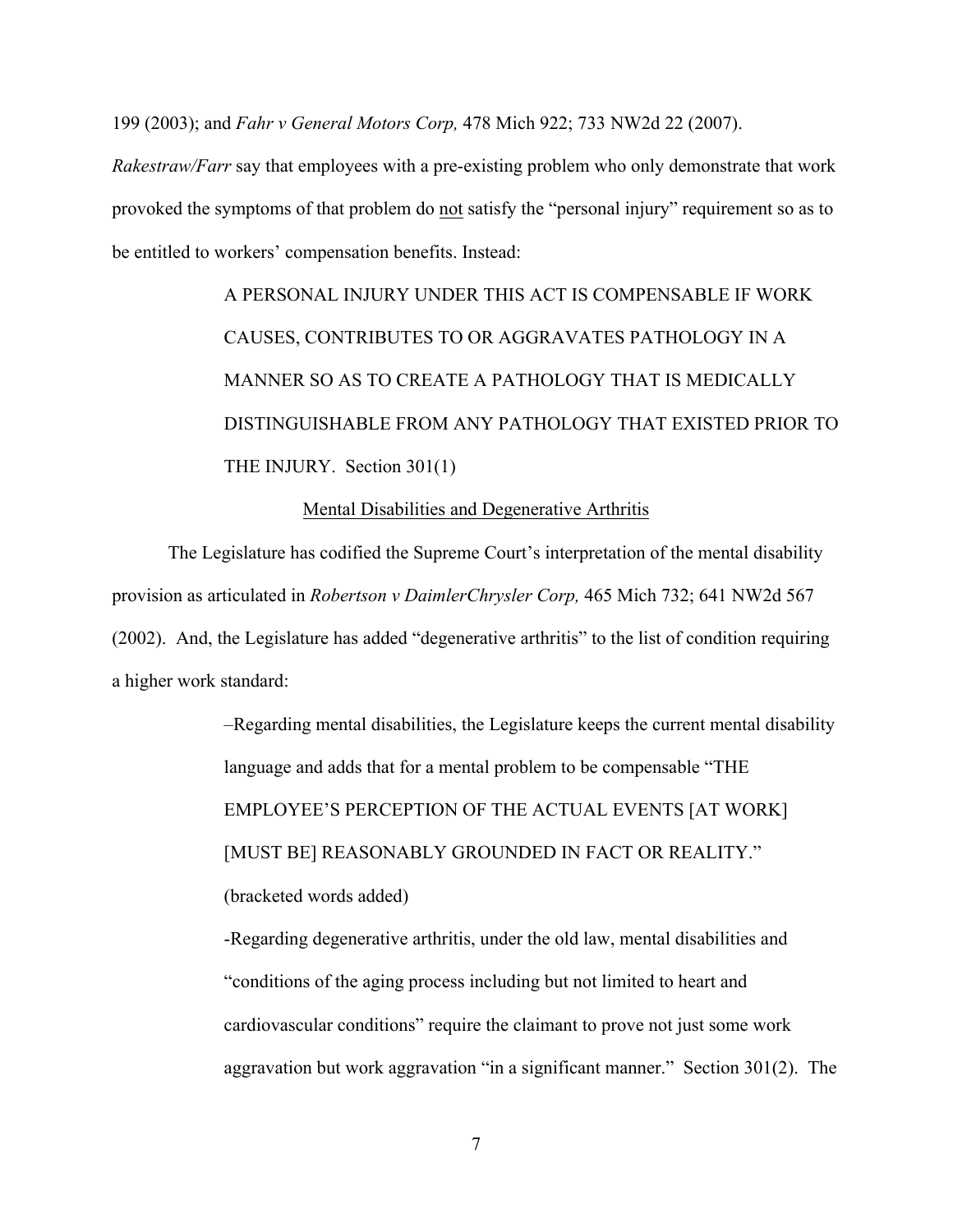Legislature kept that language but now adds the condition of "DEGENERATIVE ARTHRITIS" to the list of conditions. Therefore, the cases based on degenerative arthritis now require the higher work contribution standard, *i.e.,* the aggravation in a "significant manner" standard.

# Legislature overrules *Trammel v Consumers Energy*

In the "specific losses" category of benefits, Section 361(2), the Supreme Court in *Trammel v Consumers Energy Co,* 486 Mich 975; 782 NW2d 776 (2010) had ruled that internal implants – such as knee and hip replacements – cannot be considered in evaluating the usefulness of an injured employee's limbs. Therefore, Mr. Trammel, for example, was awarded specific loss benefits for the loss of a leg even though an internal knee replacement had restored the usefulness of his leg. The Legislature has now overruled *Trammel* by adding the following language to the specific loss section:

> THE EFFECT OF ANY INTERNAL JOINT REPLACEMENT SURGERY, INTERNAL IMPLANT, OR OTHER SIMILAR MEDICAL PROCEDURES CAN BE CONSIDERED IN DETERMINING WHETHER A SPECIFIC LOSS HAS OCCURRED.

## PROCEDURAL CHANGES

The changes in the new bill that are more procedural in nature include the following:

• Who is an "employee"? The workers' compensation statute only covers "employees." It does not cover "independent contractors." Therefore, making the differentiation between the two is important. Through the years, the courts have used "economic realities tests" and, more recently, a three pronged criteria. This will change as of January 1, 2013. As of that date, magistrates will resolve the employer-employee relationship question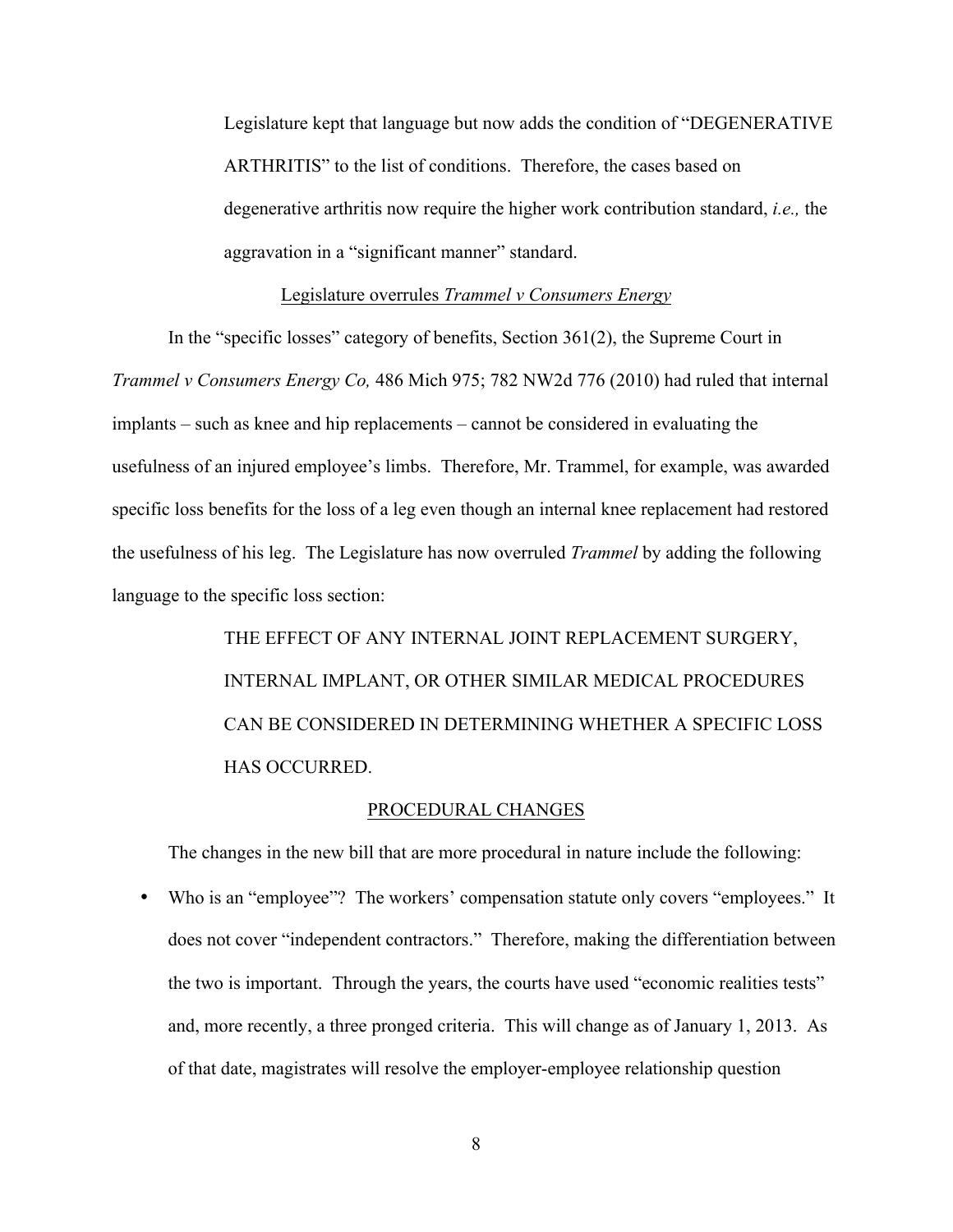"USING THE 20 – FACTOR TEST ANNOUNCED BY THE INTERNAL REVENUE SERVICE" in the Internal Revenue Code. And the Legislature has said that:

"AN INDIVIDUAL FOR WHOM AN EMPLOYER IS REQUIRED TO WITHHOLD FEDERAL INCOME TAX PRIMA FACIE CONSIDERED TO PERFORM SERVICE IN EMPLOYMENT UNDER THIS ACT." A business entity can request that the hearing system determine whether an individual is an employee or an independent contractor and the magistrate shall issue a determination of coverage. [Section 161 (1)(n)].

- Under the old law, the employer had 10 days from the inception of medical care to provide exclusive treatment for a work injury. The Legislature has now extended the time to 28 days. [Section  $315(1)$ ].
- The 10% interest rate on accrued weekly compensation has been changed to the interest rate that applies in civil money judgments. This is an interest rate that periodically changes as interest rates change over the years. [Section 801(6)].
- Coordination of 50% of an employee's old age social security benefits poses a special problem when the employee is already receiving the old age social security benefits *before* the work injury. Addressing that limited situation, the Legislature says that when that occurs, "IN NO EVENT SHALL THE WEEKLY BENEFITS PAYABLE AFTER THE REDUCTION PROVIDED BY THIS [COORDINATION] SUBDIVISION BE LESS THAN 50% OF THE WEEKLY BENEFITS OTHERWISE PAYABLE WITHOUT THE REDUCTION." [Section 354 (1)(a)].
- The Legislature has added a specific provision addressing where professional athletes can bring their workers' compensation claim under certain circumstances. [Section 360(2)].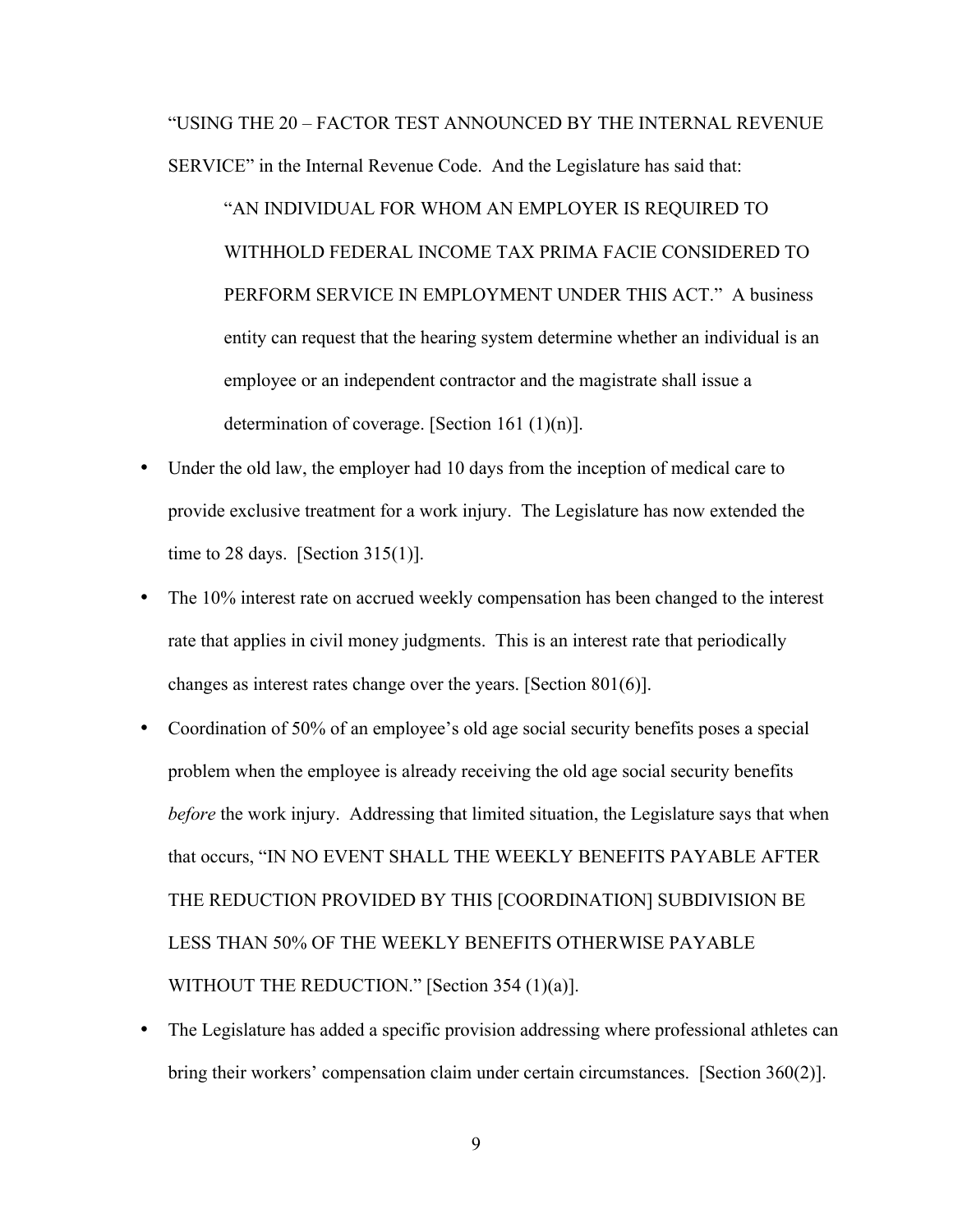This provision mirrors provisions in other states. It is designed to prevent forumshopping for professional athletes whose work may frequently take them across state lines.

- Attorneys can now sign subpoenas. [Section 853].
- Parties may stipulate in writing to waive a redemption hearing and, if so, a magistrate may approve a redemption agreement without such a hearing. [Section 836(2)].
- Certain forms may now be filed electronically with the Workers' Compensation Agency and certain documents from the state, such as decisions, can now be transmitted electronically. [Section 847(1) and (2); Section 381(1); Section 835; Section 837(3); Section 625].
- Term limits for magistrates are eliminated. [Section 213(2)].
- The Qualifications Advisory Committee [QAC] has been eliminated by the Legislature. [Section 210 and Section 212]. Now, the Executive Director of the Michigan Administrative Hearing System will make the recommendations for magistrates and commissioners to the Governor.
- Appeals of vocational rehabilitation rulings by the Director now go to the Michigan Compensation Appellate Commission, rather than to the magistrates. [Section 319(2)].
- While an employer cannot compel an employee to apply for early old age social security or early reduced pension benefits, the after-tax amount of such payments received by the employee "OR WHICH THE EMPLOYEE IS CURRENTLY ELIGIBLE TO RECEIVE IF THE EMPLOYEE HAS SUFFERED TOTAL AND PERMANENT DISABILITY AND HAS REACHED FULL RETIREMENT AGE" may be coordinated. [Section  $354(1)(d)$ ].